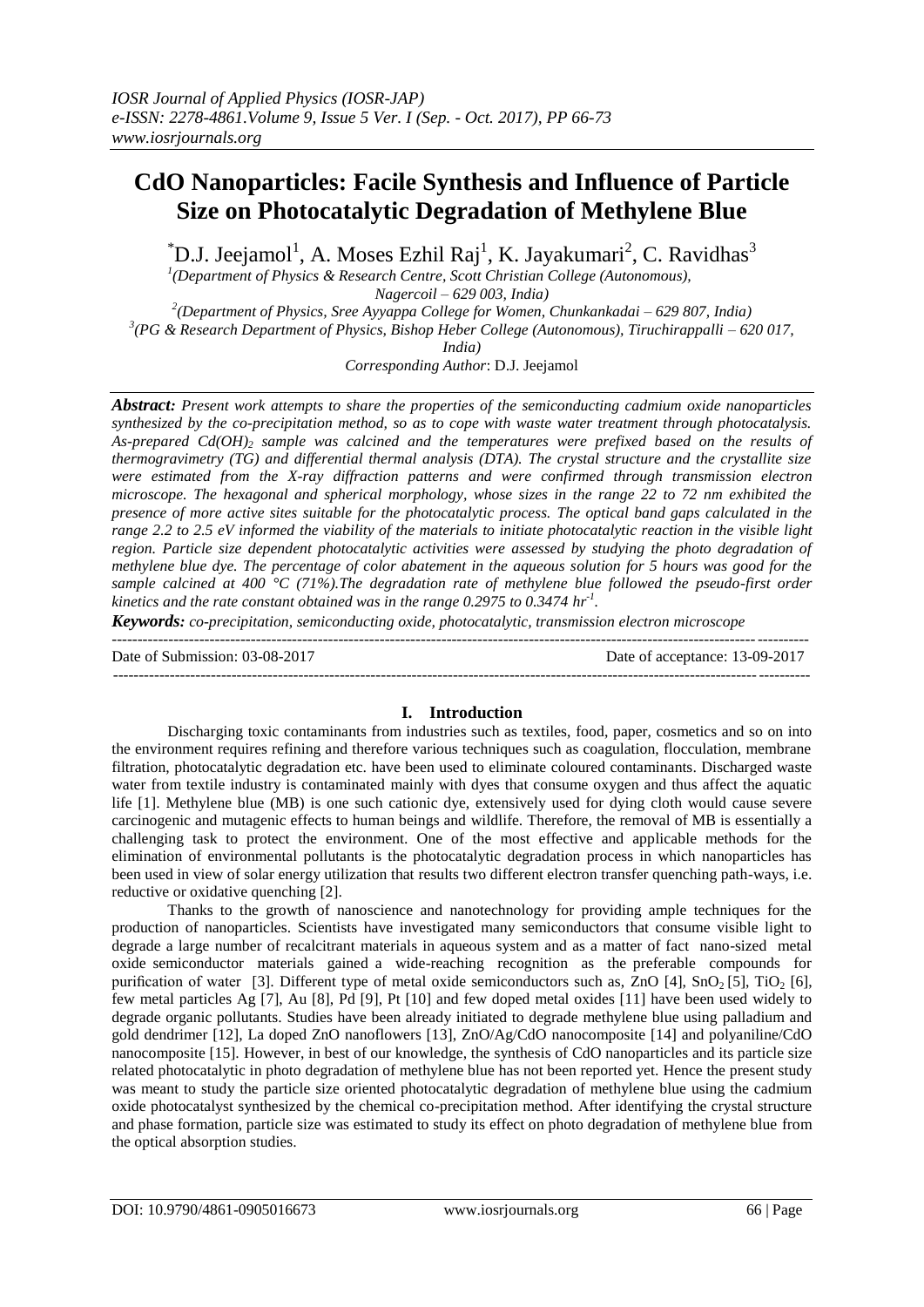#### **II. Experimental Details**

In the co-precipitation method, cadmium acetate dihydrate  $[(CH_3COO)_2Cd \cdot 2H_2O]$  was used as the metal salt precursor. In order to hydrolyze the metal salt precursors, ammonium hydroxide [NH4OH] was added drop-wise to 0.5 M cadmium acetate dihydrate under constant stirring until the pH value of the solution attains 8. To remove the impurities, the resulted precipitate was filtered and washed repeatedly using double distilled water after 18 to 20 hours. The as-prepared cadmium hydroxide was then calcined at different temperatures 400, 600 and 800 °C for 2h to produce nanocrystalline powders of different size and morphology. Possible reaction may be,  $(CH_3COO)_2Cd \cdot 2H_2O + 2NH_4OH \rightarrow Cd(OH)_2 + 2H_2O + 2CH_3COONH_4$ 

$$
Cd(OH)2 \xrightarrow{\phantom{aa}400,600,80} \xrightarrow{0} \circ^{\circ}C \rightarrow CdO + H2O
$$

Favorable calcination temperature for the formation of crystalline CdO was confirmed by heating (10 °C/minute) the precursor and the samples in Netzsch Thermal Analyzer. X-ray diffraction pattern was recorded in PANalytical X'pert-pro instrumentation using continuous scanning (step size  $= 0.05$  °) with small time constant (step time  $= 10.138$  s). Morphological and microscopic studies have been performed with a PHILIPS CM 200 Model transmission electron microscope. Optical absorbance of the nanopowder was recorded in the ultraviolet, visible and near infra red region using Varian Cary-5000 spectrophotometer. Photocatalytic property of CdO was investigated by mixing 300 mg of the CdO nanoparticles in 50 ml methylene blue aqueous solution with an initial concentration of  $0.5 \times 10^{-5}$  mol/L. The photodegradation of the dye was monitored in a Varian Cary-5000 UV spectrophotometer**.**

#### **III. Results And Discussion**

#### **3.1 Thermal analysis**

In order to explore the decomposition pattern of the precursor and to determine the temperature range at which it decomposes to CdO, thermal gravimetric (TG) and differential thermal analysis (DTA) were conducted on the starting precursor (Fig. 1). Decomposition of the starting precursor begins at about 70 °C. The initial weight loss ~14.0 % was observed in TGA curve between 70-150 ºC, which corresponds to the removal of two molecules of water in the cadmium acetate dihydrate precursor. Dehydration of  $Cd(CH_3COO)_{2}$ .  $2H_2O$  is a two-stage process with  $Cd(CH_3COO)_2.H_2O$  as intermediate [16], which can be evidenced from the observed two endothermic peaks in the DTA curve. The second mass loss stage is observed in the temperature range 235-328 °C which may be attributed to the decay of the organic components in the precursor structure. The way of  $Cd(CH_3COO)_2$  decomposition strongly depends on the surrounding gas atmosphere and the rate of heating. CdO, acetone and  $CO<sub>2</sub>$  are the primary products of decomposition in air [17]. The two sharp endothermic peaks observed at 251  $\degree$ C and 294  $\degree$ C in the DTA spectrum corresponding to the second step of the TGA, confirms that sample absorbs heat at these temperatures for the formation of cadmium carbonate ( $CdCO<sub>3</sub>$ ) by the release of acetone (C<sub>3</sub>H<sub>6</sub>O). It was found that the weight loss, as a result of thermal decomposition, ends at about 500 °C, by the release of CO<sub>2</sub>. Therefore, this temperature was determined as the calcination temperature to reach the metal oxide phase by using the precursor alone. The solid residue formed at around 500  $^{\circ}$ C is suggested to be CdO. TGA spectrum of the as synthesized powder dried at 100 °C illustrates one step of the mass decay. From 160 - 225 °C, there is about 11 % weight loss in the initial weight, which is equivalent to the loss of one water molecule from each of the Cd(OH)<sub>2</sub> molecules. The sharp endothermic peak at 215 °C in the DTA spectrum is thus due to the transition of  $Cd(OH)_2$  into  $CdO$ , that happens because of absorption of heat by the sample. There after no other phase transition of CdO was shown by TG-DTA. The studies thus confirmed that the calcination temperature required for the formation of CdO from cadmium acetate is more (>500 °C) compared to the transition from Cd(OH)<sub>2</sub> (>200 °C). Avery minute loss of weight of ~7.0 % in the temperature range 140 °C – 200 °C was observed in TGA spectrum with an endothermic peak in this range in the DTA spectrum of CdO calcined at 400  $^{\circ}$ C. The endothermic peak at 180  $^{\circ}$ C shows that the sample absorbs heat at this temperature and liberates the adsorbed water molecule in the sample. Study further suggested the need of calcination at higher temperatures. Hence the as-prepared samples were calcined at  $600$  and  $800$   $^{\circ}$ C also.



**Fig. 1** TG-DTA curve of cadmium acetate precursor, as-prepared cadmium hydroxide and cadmium oxide calcined at  $400^{\degree}$ C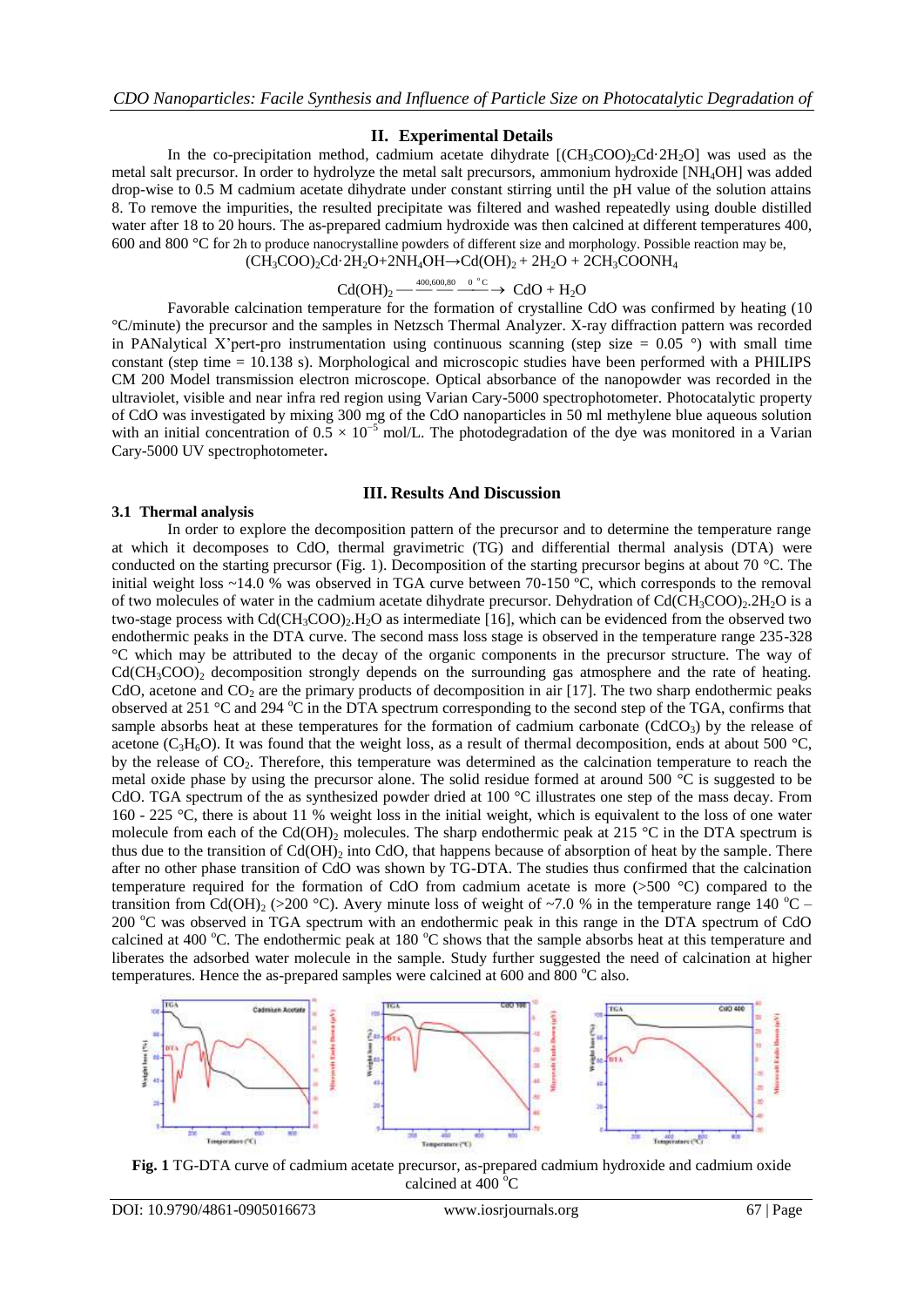Thus in the present work, in order to explore the properties of CdO nanoparticles for is propriety as a photocatalyst, the thermal analysis encouraged us to chose the starting precursors as cadmium acetate and ammonium hydroxide to form the as prepared cadmium hydroxide for which the calcination temperature required is low as well as the calcination temperatures were chosen as 400, 600 and 800 °C, for the formation of CdO nanoparticles.

## **3.2 X-ray diffraction studies**

Fig. 2 shows the XRD spectrum of as-prepared  $Cd(OH)_2$  nanoparticles. The peak positions were compared with the JCPDS standards (JCPDS card no.: 73-0969) for its hexagonal structure and the correct Miller indices to each peak was assigned by indexing the diffraction pattern [18]. The lattice parameters 'a' and "c" are estimated and are listed in Table 1. The observed "d" spacings and the relevant prominent peaks for the calcined CdO nanoparticles correspond to reflections of (111), (200), (220), (311) and (222) planes and are in good concord with the standard data (JCPDS card no.: 75-0593). Nonappearance of additional peaks indicates the purity of the prepared samples. Since the Miller indices of the reflections are all odd or all even i.e., unmixed [18], XRD spectra reveal the polycrystalline character of the calcined nanoparticles with cubic (fcc) structure. It is obvious that the lattice structure of as-prepared  $Cd(OH)$ <sub>2</sub> particles are hexagonal, which on calcination transform the structure to cubic (fcc). Similar phase transition was reported by Tandra Ghoshal *et al.*  [19] where they prepared the samples using solvothermal process. Moreover, it is seen that the lattice parameter of CdO particles gradually decreases on increasing the calcination temperature (Table 1). It indirectly shows the occurrence of compressive strain in the lattice. The unit cell volume of the CdO particles are almost more than double the value of  $Cd(OH)_{2}$ . So the CdO lattice can be used for doping with other metal ions that can be accommodated in the interstitial positions to tune all the properties of the material.



**Fig. 2** XRD spectra of as-prepared Cd(OH)<sub>2</sub> and CdO nanoparticles calcined at 400, 600 and 800  $^{\circ}$ C

| <b>Tuble 1</b> . Differently parameters of as prepared eq. O11/ and edo hanoparticles |                          |             |                         |        |                |       |  |  |
|---------------------------------------------------------------------------------------|--------------------------|-------------|-------------------------|--------|----------------|-------|--|--|
| <b>Sample Details</b>                                                                 | <b>Lattice Parameter</b> |             | <b>Unit Cell Volume</b> |        | <b>Density</b> |       |  |  |
|                                                                                       |                          |             |                         |        | $g/cm^{3}$     |       |  |  |
|                                                                                       | Obs.                     | Std.        | Obs.                    | Std.   | Obs.           | Std.  |  |  |
| Cd(OH) <sub>2</sub>                                                                   | $a=3.4896$               | $a=3.496$   | 49.6214                 | 49.77  | 4.8984         | 4.885 |  |  |
|                                                                                       | $c=4.7053$               | $c=4.702$   |                         |        |                |       |  |  |
| <b>CdO 400</b>                                                                        | $a=4.6937$               | $a=4.69582$ | 103.4034                | 103.55 | 8.2458         | 8.237 |  |  |
| <b>CdO 600</b>                                                                        | $a=4.6925$               | $a=4.69582$ | 103.3281                | 103.55 | 8.2518         | 8.237 |  |  |
| <b>CdO 800</b>                                                                        | $a=4.6852$               | $a=4.69582$ | 102.8442                | 103.55 | 8.2906         | 8.237 |  |  |

**Table 1:** Structural parameters of as-prepared Cd(OH)<sub>2</sub> and CdO nanoparticles

The crystallite size of CdO was found by the X-ray line broadening technique using the Scherrer equation [20]:

$$
D = \frac{0.94 \ \lambda}{\beta \, \text{D}} \cos \, \theta
$$

(1)

where k is the shape factor used to correlate the size of crystallites to the broadening of a peak in a diffraction pattern,  $\lambda$  is the x-ray wavelength,  $\beta_D$  is the line broadening at half the maximum intensity (FWHM) in radians, and  $\theta$  is the Bragg angle, D is the mean size of the ordered (crystalline) domains, which may be smaller or equal to the grain size. In the Williamson-Hall technique, crystallite size D and micro strain ε are related and the slope of the plot between  $4\sin\theta$  and  $\beta_p\cos\theta$  gives the microstrain and the crystallite size value [21]. The crystallite size determined from the Scherrer and the Williamson-Hall analysis are presented in Table 2 which shows a greater disparity because of the variation in averaging the crystallite size distribution. The crystallite size increases as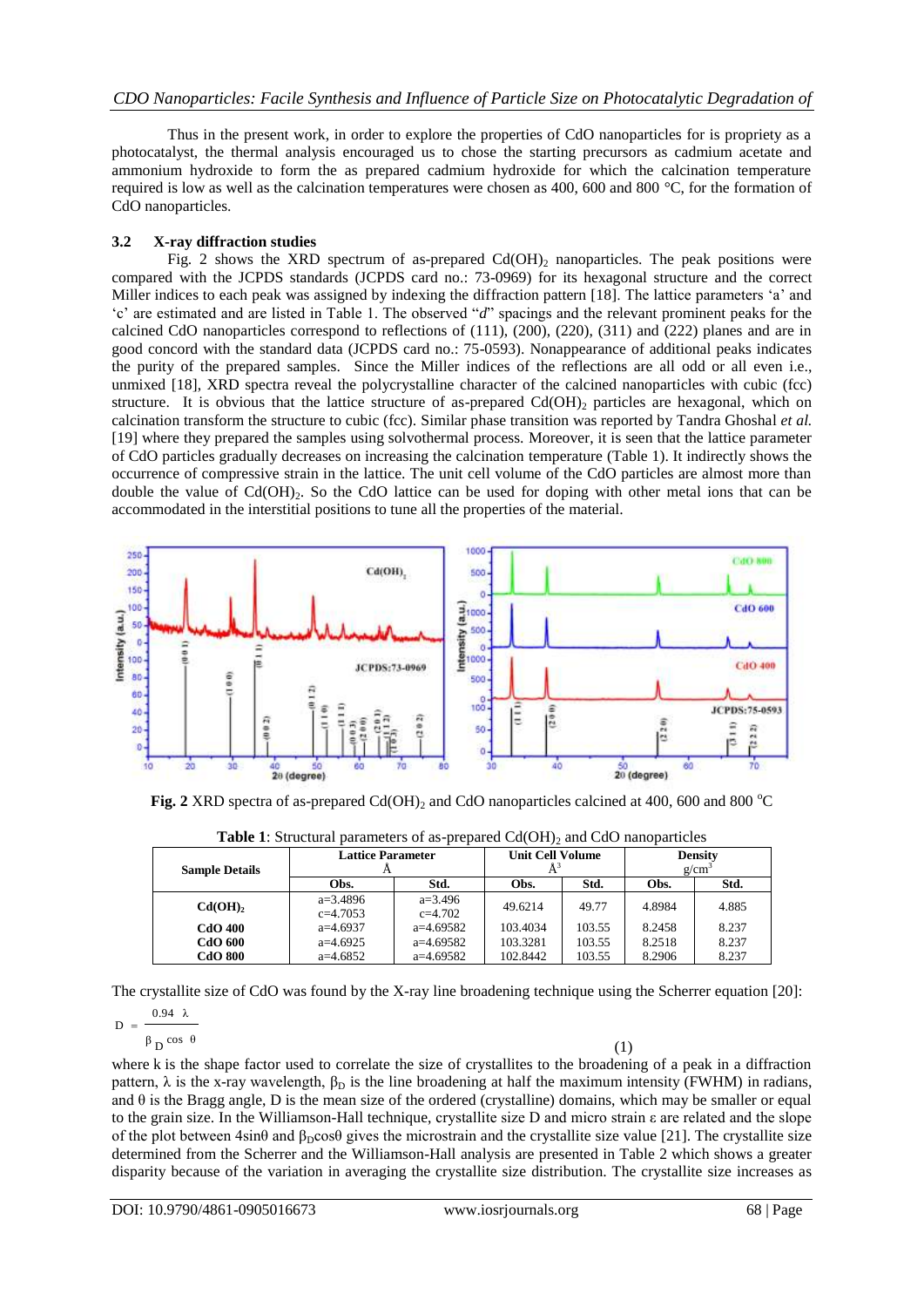the calcination temperature increases but strain value decreases and it is found that the strain arising, as calculated from Williamson-Hall method are very minute and have an insignificant effect on peak broadening. Small-sized nanoparticles with great surface area are proficient substrates for absorption of light [22] which is essential for the enhancement of photocatalytic activity. Moreover, a restrictive factor that reins the competence of photocatalysis is the rapid recombination of photogenerated holes and electrons in the semiconductor particles [23]. Defects in the lattice structure are detrimental to the photocatalytic activity as they act as trap sites for the photogenerated charge carriers, increasing their probability of recombination [24]. In view of these aspects, the prepared nanoparticles for different calcination temperatures with crystallite size in the range 22 nm to 72 nm can act as efficient photocatalysts for the elimination or abatement of environmental pollutants.

| <b>Table 2:</b> Crystallite Size (D) and Microstrain (E) Data |                 |                      |                       |  |  |  |
|---------------------------------------------------------------|-----------------|----------------------|-----------------------|--|--|--|
| <b>Sample</b>                                                 | <b>Scherrer</b> | Williamson-Hall plot |                       |  |  |  |
| <b>Details</b>                                                | formula         |                      | ε                     |  |  |  |
|                                                               | $\bf{D}$ (nm)   | (nm)                 |                       |  |  |  |
| <b>CdO 400</b>                                                | 39.3161         | 21.6144              | $-0.00182$            |  |  |  |
| <b>CdO 600</b>                                                | 60.0885         | 55.6986              | $-9.6x$ $10^{-5}$     |  |  |  |
| <b>CdO 800</b>                                                | 107.254         | 72.0480              | $-3.5 \times 10^{-4}$ |  |  |  |

**Table 2:** Crystallite Size (D) and Microstrain (c) Det

By indexing the X-ray diffraction pattern to the crystal planes of cubic CdO and by calculating the texture coefficient (TC) for each particular crystal plane from the relative intensity using Eq. (3) [25], the crystal orientation transition is quantified in Table 3.

$$
TC(hkl) = \frac{I(hkl)}{I_0(hkl)} \left( \frac{1}{n} \sum_{i=1}^{n} \frac{I(hkl)}{I_0(hkl)} \right)^{-1}
$$

(2)

where, I is the relative intensity of reflection from a measured plane (hkl),  $I_0$  is the standard intensity of reflection of the same plane taken from the JCPDS file no. 75-0593 and n is the total number of measured reflection peaks used and is equal to 5 for the samples listed in Table 3. Thus, a TC of 5 describes a perfect orientation whereas a perfectly random orientation in all the reflecting planes would have a TC of 1. For a preferential orientation, the texture coefficient TC (hkl) should be greater than one [26]. Of all the samples, the preferred orientation along the (111) diffraction plane is more noticeable. This indicates no phase change in the prepared CdO nanoparticles during different calcinations.

**Table 3**: Calculated texture coefficient values

| <b>Planes</b> | 111      | 200     | 220      | 311      | 222      |  |  |  |
|---------------|----------|---------|----------|----------|----------|--|--|--|
| <b>CdO400</b> | .850892  | .495521 | 0.945436 | 0.495114 | 0.213038 |  |  |  |
| CdO600        | 1.952667 | .269624 | 0.860736 | 0.602203 | 0.31477  |  |  |  |
| <b>CdO800</b> | .736352  | .069246 | 0.90134  | 0.85498  | 0.438082 |  |  |  |
|               |          |         |          |          |          |  |  |  |

# **3.4 TEM Analysis**

The TEM image for CdO nanoparticles calcined at  $400$  and  $800^{\circ}$ C are shown in Fig. 3 which indicates that the morphology of CdO powder consists of hexagonal and spherical cyrstals. The well-defined CdO nanoparticles calcined at 400  $^{\circ}$ C, as seen from the TEM micrograph have an average diameter of about 47.54 nm. The transmission electron micrograph of CdO nanoparticles calcined at 800  $\degree$ C shows a network of large particles of moderate sizes formed by agglomeration of well dispersed nanoparticles with the average size of 72 nm. The sizes of these nanoparticles are in good accord with the values obtained from XRD experiment. Furthermore the special morphology with round edges and corners has more active sites in the photocatalytic process and hence shows high photocatalytic activity during the process of degradation of organic pollutant in aqueous solution [27]. Therefore the particular hexagonal and spherical morphology of CdO nanoparticles obtained in the present study, with number of round edges and corners, have more active sites that promote the photocatalytic activity of CdO. The polycrystalline nature of the obtained samples was confirmed by selected area electron diffraction (SAED). The radii r of the diffraction circles is related to the d-spacing by the relation [28]:

$$
d = \frac{L\lambda}{r}
$$
 (3)

The observed "*d*" spacings for the particular "r" values match to (111), (200), (220), (311) and (222) planes and are in good concord with the standard data (JCPDS card no.: 75-0593), for the polycrystalline character of the calcined CdO nanoparticles with cubic (fcc) structure.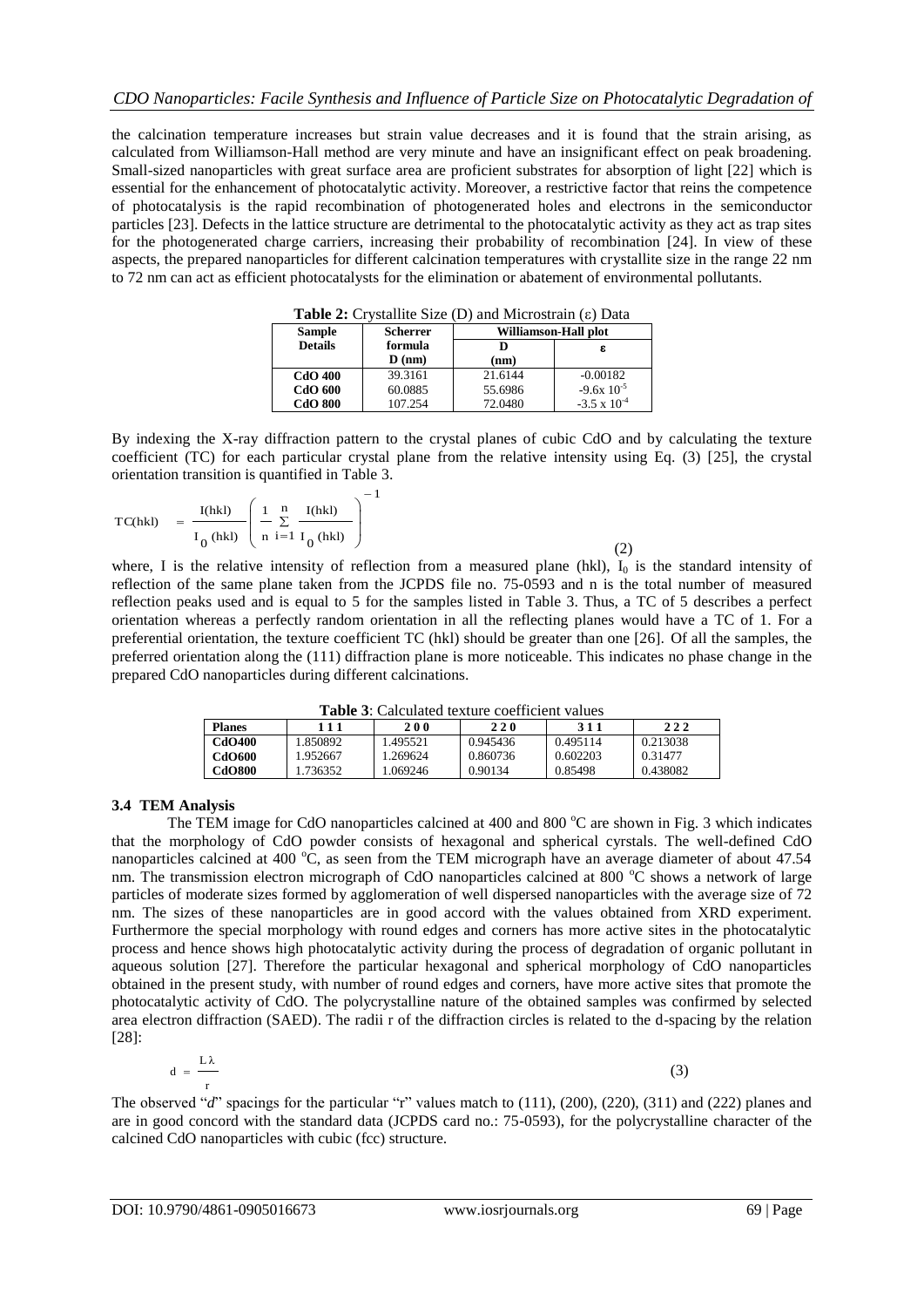

**Fig. 3** TEM images and SAED pattern of CdO nanoparticles calcined at 400 and 800 °C

# **3.5 Optical study**

The optical band gap  $(E_{\nu})$  of a semiconductor is connected to the optical absorption coefficient ( $\alpha$ ) and the incident photon energy (hu) by equation (5) [29]:

 $(\alpha h\nu) = (E_g - h\nu)^n$ 

(4)

where n is an index which assumes the values of  $1/2$ ,  $3/2$ , 2 and 3 depending on the nature of the electronic transition accountable for the absorption. Specifically, when the transition is directly and indirectly allowed, n is 1/2 and 2 respectively. According to theoretical and experimental results, CdO show direct interband transitions [30]. Thus n can be chosen as  $1/2$ . For the optical band gap of CdO nanoparticles calculation,  $(ahu)^2$  vs. hu curve was plotted and linear portion of the curve was then extrapolated to  $(\alpha h\nu)^2 = 0$ . Fig. 4 illustrates the plots between  $(ahu)^2$  vs. hu for CdO nanoparticles, thus indicates the optical band gap variation of CdO nanoparticles with various calcination temperatures. The optical band gap of the CdO nanoparticles calcined at 400, 600 and 800  $^{\circ}$ C seems to be 2.49 eV, 2.27 eV and 2.17 eV respectively. It has also seen that E<sub>g</sub> of CdO nanoparticles decreases with increasing calcination temperature, which could arise from improvements in morphological and crystallinity of the samples, as supported by XRD studies. Furthermore change in the optical band gap of the nano-structured materials can be elucidated based on quantum size effect; smaller the size of the crystal, the higher the band gap. Thus the shifting of optical absorption edge towards smaller energy with increase in calcination temperature from 400 to 800 °C, is ascribed to an increase in size of grain at higher calcination temperatures [31]. Calcination at higher temperatures is known to decrease the number of oxygen vacancies [32] and thus the band gap of CdO nanoparticles decreases with higher calcination temperatures. Titania is known to be the best photocatalyst with a wide band gap  $\sim$ 3 eV [33]. Despite several advantages like easy availability, high surface areas, high chemical stability, environmental friendliness etc, it's worth is condensed such that it displays photoactivity only under UV light (wavelength <400 nm) and it will not utilize light of energies < 3 eV. As visible light accounts for 43% of solar energy, the dispute lies in design and progress of efficient photocatalysts of band gaps  $\leq$ 3 eV with efficiencies analogous to TiO<sub>2</sub>. One of the basic requirements of an ideal photocatalyst is an optical band gap around 2.0 eV for absorption of the maximum portion of visible light [34]. The obtained band gap that ranges from 2.2 eV to 2.5 eV are thus accountable for the higher photocatalytic activity of the prepared nanopowders.



**Fig. 4** Plot of (αhυ)<sup>2</sup> vs hυ with UV-Vis absorption spectra in the inset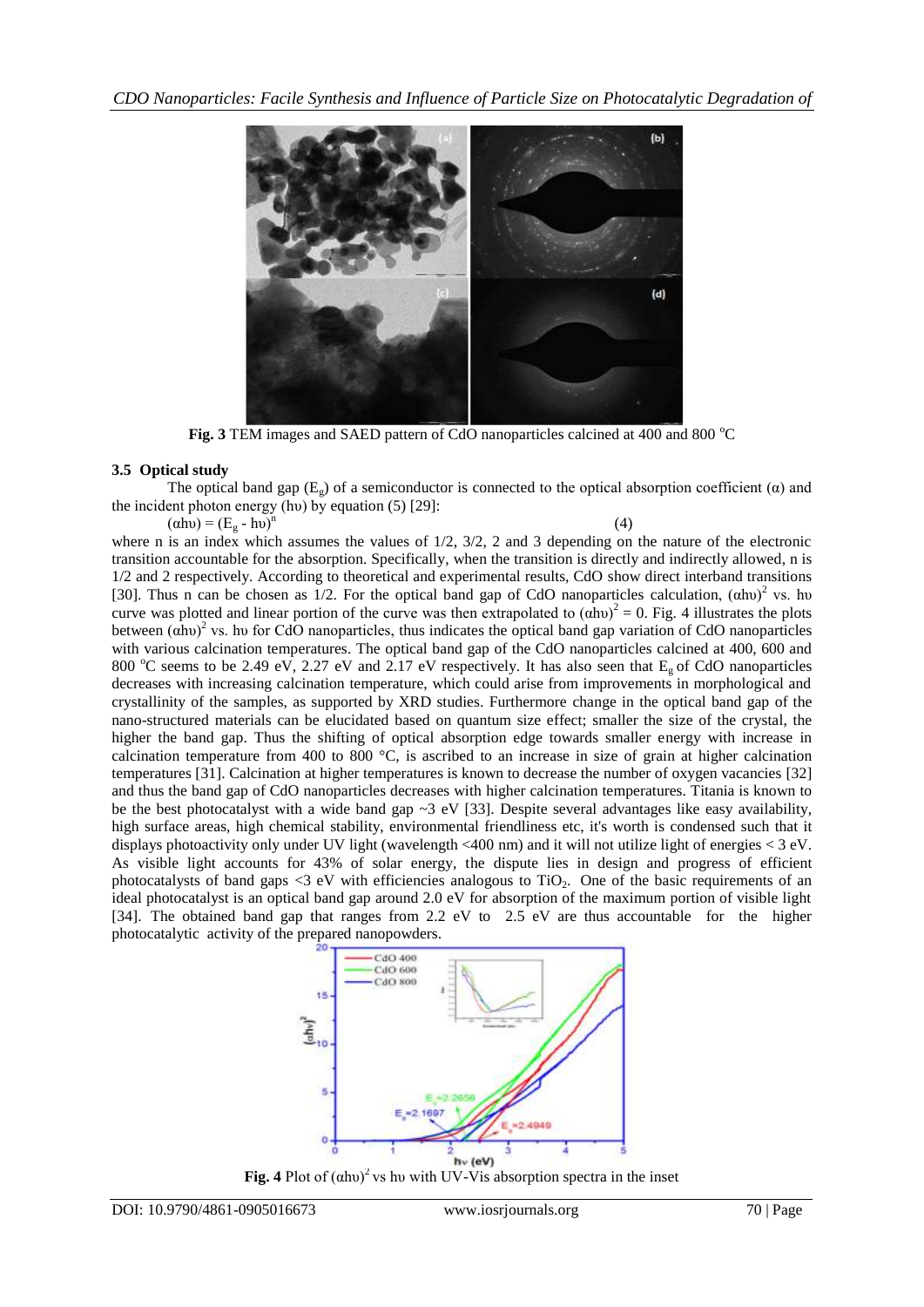## **3.6 Photocatalytic study**

Encouraged by the competence of the visible light absorption, we further inspected the viability of these prepared CdO nanopowders as a visible light driven photocatalyst in the degradation of organic pollutants. Methylene blue (MB), as a widespread dye in textile industry, was chosen as the organic contaminant. Fig. 5 shows the MB absorption spectra in the range 500–750 nm, obtained before and after 1, 2, 3 and 4 h of light irradiation in presence of the prepared CdO samples and was examined that the intensity of the absorption bands diminishes as the irradiation time increases. Starting from these absorption spectra, the [MB] normalized as a function of time (h) (Fig. 6) has nearly an exponential decay, feature of a first order reaction:  $[MB]=[MB]_0e^{-kt}$ , where k is the rate constant,  $[MB]_0$  is the initial MB concentration, and  $[MB]$  is the MB concentration after time t. The kinetics of disappearance of MB with time obeys pseudo-first-order kinetics [35], the slope of which gives the rate constant k. k value was found to be 0.3 hr<sup>-1</sup> for all the prepared samples, which proves the best photocatalytic activity of CdO nanoparticles that make it a workable substitute for the elimination of color from textile waste water. The kinetic results also show that a decline in the MB concentration results in an increase in the obvious photocatalytic activity of the CdO nanoparticles. The entire photocatalytic process depends on the properties of the catalyst, and the effective light intensity in the system. Small-sized nanoparticles with great surface area are proficient substrates for absorption of light [36] which is essential for the enhancement of photocatalytic activity. It was obvious from the that the sample calcined at  $400^{\circ}$ C shows the best photocatalytic activity with k value of  $0.3474$  h<sup>-1</sup>. This should be ascribed to the enhancement of the semiconducting property of CdO with lesser particle size that led to the stronger interaction between dye molecules and nanoparticles. Due to this the CdO nanoparticles calcined at  $400^{\circ}$ C had the strongest degradation capability compared with others and the capability can be determined using the formula:

%
$$
\% \text{Degradati} \quad \text{on} \quad = \frac{A \text{ max}}{A \text{ max}} - \frac{A}{A \text{ min}} \times 100 \tag{5}
$$

Where

A is the value of the absorption at a particular time t

 $A<sub>max</sub>$  is the maximum value of the absorption

 $A_{\text{min}}$  is the minimum value of absorption [33]

In fact, the percentage of degradation of MB in presence of CdO photocatalysts calcined at 400, 600 and 800  $^{\circ}$ C are found to be 71, 62 and 57% respectively, in 5 hours of the reaction according to the above relation.



**Fig. 5** MB absorption spectra at different times of irradiation in presence of CdO800 photocatalyst



**Fig. 6** [MB] normalized as a function of time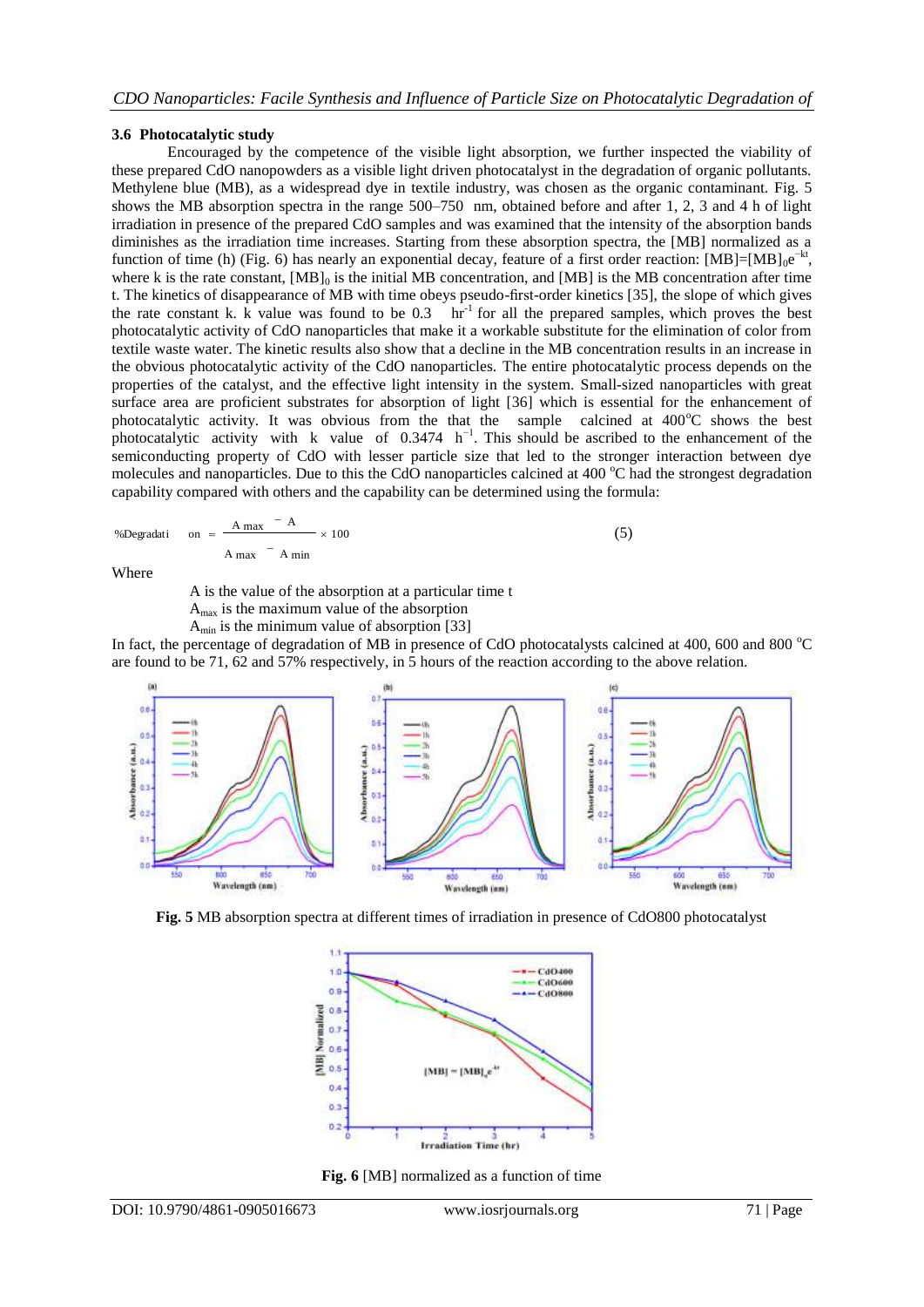### **IV. Conclusion**

Nano-sized cadmium oxide powders for different calcination temperatures were successfully synthesized using chemical co-precipitation method which is a simple, cost-effective and quick method for the synthesis of CdO nanospheres. Thermal analysis shows that the final decomposition temperature of the acetate precursor starts around 350 °C for the formation of CdO. The low temperature endothermic decomposition of the carbonaceous material present in the precursor reduces the processing temperature for the preparation of fine particles of this oxide system. The as-prepared  $Cd(OH)$ , powder samples crystallizes to its hexagonal structure whereas on calcination at 400, 600 and 800  $^{\circ}$ C transform it to cubic CdO. It was observed that the calcination temperature has major influence on structural parameters evaluated from the recorded XRD spectra. The line broadening in XRD peaks because of tiny crystallite size and lattice strain were studied by Scherrer formula and Williamson-Hall plots. The size of these nanoparticles as seen from TEM images matched well with the values obtained from XRD. Optical absorption in the UV-Vis spectra of the cadmium nano oxides indicated decrease in direct band gap with calcination temperature and the decreased values remained wide. Investigations further hoisted the photocatalytic activity of CdO towards color degradation and advocated the suitability of CdO as a viable alternative for the removal of color from textile waste water.

#### **References**

- [1]. M. Ajmal, A.U. Khan, Effects of a textile factory effluent on soil and crop plants environmental pollution, Environ. Pollut. Ser. A., 37, 1985, 131 -148.
- [2]. M. Ghaedi, A. Ansari, M.H. Habibi, A.R. Asghari, Removal of malachite green from aqueous solution by zinc oxide nanoparticle loaded on activated carbon: Kinetics and isotherm study, J. Indus. Engineer. Chem., 20 (1), 2014, 17 - 28.
- [3]. S.T. Hung, C.J. Chang, M.H. Hsu, Improved photocatalytic performance of ZnO nanograss decorated pore-array films by surface texture modification and silver nanoparticle deposition, J. Hazard. Mater., 198, 2011, 307 - 316.
- [4]. Sana Akir, Alexandre Barras, Yannick Coffinier, Mohamed Bououdina, Rabah Boukherroub, Amel Dakhlaoui Omrani, Ecofriendly synthesis of ZnO nanoparticles with different morphologies and their visible light photocatalytic performance for the degradation of Rhodamine B, Ceramic International, 42, 2016, 10259 - 10265.
- [5]. Ganesh Elango, Selvaraj Mohana Roopan, Efficacy of SnO<sub>2</sub> nanoparticles toward photocatalytic degradation of methylene blue dye, Photochem. Photobiol., 155, 2016, 34 – 38.
- [6]. A. Sarkar, A. Shchukarev, A.R. Leino, K. Kordas, J.P. Mikkola, P.O. Petrov, E.S. Tuchina, A.P. Popov, M.E. Darvin, M.C. Meinke, J. Lademann, V.V. Tuchin, Photocatalytic activity of TiO<sub>2</sub> nanoparticles: effect of thermal annealing under various gaseous atmospheres, Nanotechnology, 23, 2012, 475711 (8pp).
- [7]. A. Callegari, D. Tonti, M. Chergui, Photochemically Grown Silver Nanoparticles with Wavelength-Controlled Size and Shape, Nano Lett., 3 (11), 2003, 1565 - 1568.
- [8]. Y.J. Huang, D.H. Kim, Light-controlled synthesis of gold nanoparticles using a rigid, photoresponsive surfactant, Nanoscale, 4, 2012, 6312 – 6317.
- [9]. S. Kundu, K. Wang, S. Lau, H. Liang, Photochemical synthesis of shape-selective palladium nanocubes in aqueous solution, J. Nanopart. Res., 12 (8), 2010, 2799 – 2811.
- [10]. S. Kundu, H. Liang, Photoinduced Formation of Shape-Selective Pt Nanoparticles, Langmuir, 26 (9), 2010, 6720 6727.
- [11]. R. Kumar, Ahmad Umar, G. Kumar, M.S. Akhtar, Yao Wang, S. H. Kim, Ce-doped ZnO nanoparticles for efficient photocatalytic degradation of direct red-23 dye , Ceramic International, 41 (6), 2015, 7773 - 7782.
- [12]. Phendukani Ncube Ndzondelelo Bingwa Hajeccarim Baloyi Reinout Meijboom, Catalytic activity of palladium and gold dendrimerencapsulated nanoparticles for methylene blue reduction: A kinetic analysis, Appl. Catalysis A., 495, 2015, 63 - 71.
- [13]. P. [Hemalatha,](https://www.infona.pl/contributor/0@bwmeta1.element.springer-doi-10_1007-S10854-015-4034-8/tab/publications) S.N. Karthick, K.V. [Hemalatha,](https://www.infona.pl/contributor/2@bwmeta1.element.springer-doi-10_1007-S10854-015-4034-8/tab/publications) [Moonsuk](https://www.infona.pl/contributor/3@bwmeta1.element.springer-doi-10_1007-S10854-015-4034-8/tab/publications) Yi, [Hee-Je](https://www.infona.pl/contributor/4@bwmeta1.element.springer-doi-10_1007-S10854-015-4034-8/tab/publications) Kim, M. [Alagar,](https://www.infona.pl/contributor/5@bwmeta1.element.springer-doi-10_1007-S10854-015-4034-8/tab/publications) La-doped ZnO nanoflower as photocatalyst for methylene blue dye degradation under UV irradiation, J. Mat. Sci.: Mat. in [Electronics.,](https://www.infona.pl/resource/bwmeta1.element.springer-000000010854/tab/jContent) [27](https://www.infona.pl/resource/bwmeta1.element.springer-000000010854/tab/jContent/facet?field=%5ejournalYear%5ejournalVolume&value=%5e_02016%5e_00027) (3), [2016,](https://www.infona.pl/resource/bwmeta1.element.springer-000000010854/tab/jContent/facet?field=%5ejournalYear&value=%5e_02016) 2367 - 2378.
- [14]. R. Saravanan, M. Mansoob Khan, V.K. Gupta, E. Mosquera, F. Gracia, V. Narayanan, Stephen, ZnO/Ag/CdO Nanocomposite for Visible Light-Induced Photocatalytic Degradation of Industrial Textile Effluents, J. [Colloid Interface Sci.,](http://www.ncbi.nlm.nih.gov/pubmed/25935283) 452, 2015, 126 - 133.
- [15]. [Handan Gülce,](http://pubs.acs.org/author/G%C3%BClce%2C+Handan) [Volkan Eskizeybek,](http://pubs.acs.org/author/Eskizeybek%2C+Volkan) [Bircan Haspulat,](http://pubs.acs.org/author/Haspulat%2C+Bircan) Fahriye Sari, [Ahmet Gülce,](http://pubs.acs.org/author/G%C3%BClce%2C+Ahmet) Ahmet Avci, Preparation of a New Polyaniline/CdO Nanocomposite and Investigation of Its Photocatalytic Activity: Comparative Study under UV Light and Natural Sunlight Irradiation, Indus. Engineer. Chem. Res., 52, 2013, 10924 - 10934.
- [16]. Azadeh Tadjarodi, Mina Imani, Hamed Kerdari, Application of a facile solid-state process to synthesize the CdO spherical nanoparticles, International Nano Letters, 3, 2013 :43  $(1 - 6)$ .
- [17]. Barbara Małecka, Thermal decomposition of Cd(CH<sub>3</sub>COO)<sub>2</sub>·2H<sub>2</sub>O studied by a coupled TG-DTA-MS method, J. Therm. Anal. Calorim., 78 (2), 2004, 535 - 544.
- [18]. C. Suryanarayana, M. Grant Norton, X-ray Diffraction: A Practical Approach, NewYork, 1998.
- [19]. Tandra Ghoshal, Soumitra Kar, Subhadra Chaudhuri, Synthesis of nano and micro crystals of Cd(OH)<sub>2</sub> and CdO in the shape of hexagonal sheets and rods, Appl. Surf. Sci., 253, 2007, 7578 - 7584.
- [20]. K. Gurumurugan, D. Mangalaraj, S.K. Narayandass, Magnetron sputtered transparent conducting CdO thin films, J. Electron. Mater., 25 (5), 1996, 765 - 770.
- [21]. T. Fernandez, G. Jose, S. Mathew, P.R. Rejikumar, N.V. Unnikrishnan, An ultra-low hydrolysis sol-gel route for titanosilicate xerogels and their characterization, Sol-Gel Sci. Technol., 41 (2), 2007, 163 - 168.
- [22]. L. Wang, L. Chang, B. Zhao, Z. Yuan, G. Shao, and W. Zheng, Systematic investigation on morphologies, forming mechanism, photocatalytic and photoluminescent properties of ZnO nanostructures constructed in ionic liquids, Inorg. Chem., 47, 2008, 1443 - 1452.
- [23]. D. Robert, Photosensitization of TiO<sub>2</sub> by  $M_xO_y$  and  $M_xS_y$  nanoparticles for heterogeneous photocatalysis applications, Catal. Today.,  $122(1 - 2), 2007, 20 - 26.$
- [24]. O. Carp, C.L. Huisman, A. Reller, Photoinduced Reactivity of Titanium Dioxide, Prog. Solid State Chem., 32, 2004, 33 177.
- [25]. C. S. Barrett, T.B. Massalski, Structure of Metals, Pergamon, Oxford, 1980, p. 204 [26]. K. Gurumurugan, D. Mangalaraj, S.K. Narayandass, K. Sekar, C.P. Girija Vallab
- [26]. K. Gurumurugan, D. Mangalaraj, S.K. Narayandass, K. Sekar, C.P. Girija Vallabhan, Characterization of transparent conducting CdO films deposited by spray pyrolysis, Semicond. Sci. Technol., 9, 1994, 1827 - 1832.